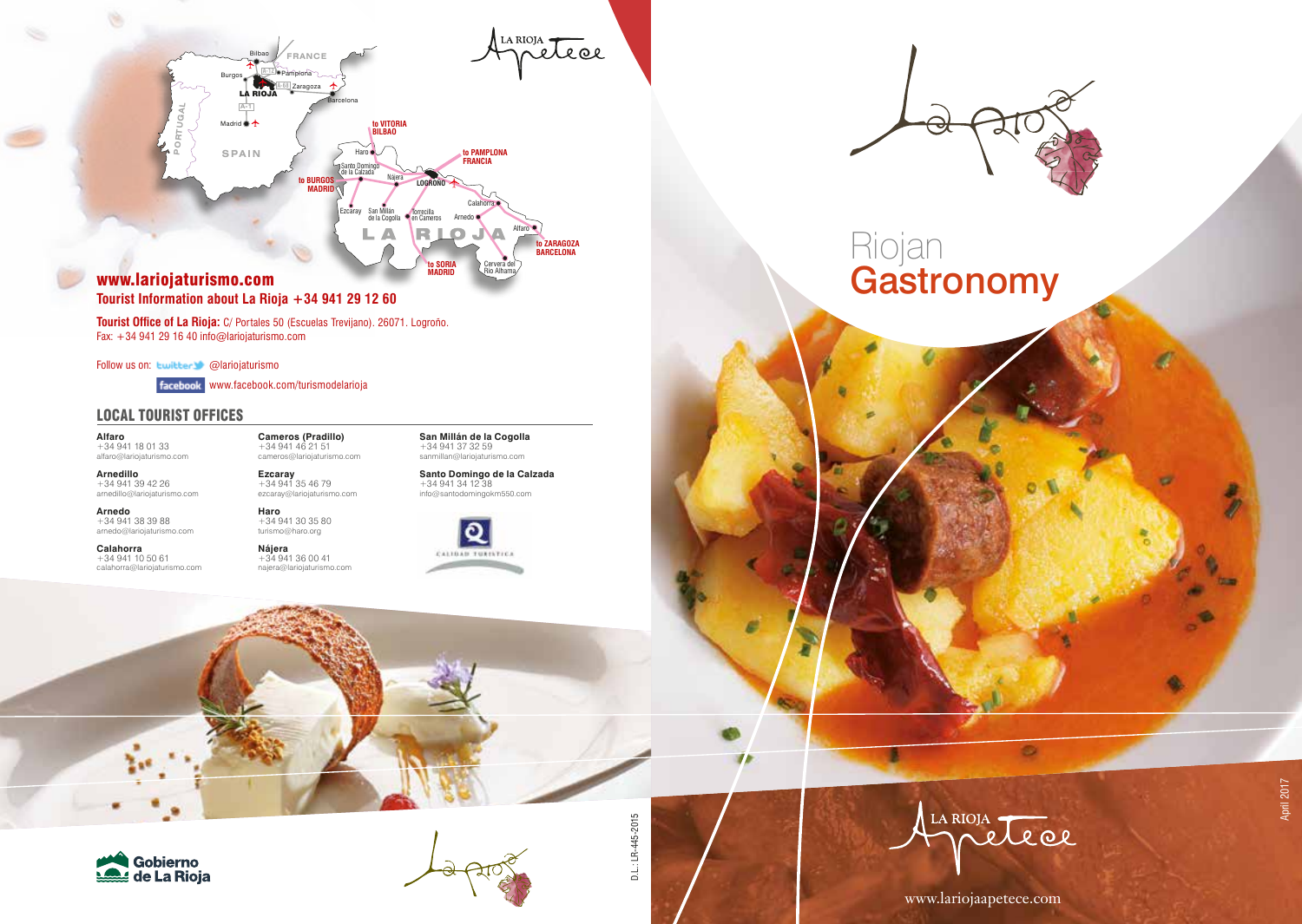



# Riojan **Gastronomy**

If you mention La Rioja today, people immediately think of its **high quality wines**. La Rioja is a universally-known name thanks to this much-loved product, but the pairing between Rioja wine and local food is also an art that raises the pleasure of good food and good wine to the very highest level.

**Traditional Riojan cuisine** is essentially based on produce from its lands and the skill of its people; a huge range of high quality products that are as varied as its landscape and climate, which have given Riojan cuisine its tremendous personality and diversity; natural and simple, rich in resources and highly regarded.

Asparagus and peppers, vegetable menestras, potatoes with Riojan chorizo, meat braised in red wine, roast lamb, fresh fruit and delicious desserts make up a symphony of **typical dishes** which, with the personal finishing touch of each chef, either in one of our excellent restaurants or in every home kitchen, offer a real treat for the senses.

Every town or village has its own traditional product that forms the central ingredient of its most typical dishes, and they are also paid homage to at some of the **festivals** dedicated to showcasing regional produce. An example of this is the Festival of Rincón de Soto Pears and the week dedicated to vegetables in Calahorra.

Going for **pinchos**, or tapas, is another deep-rooted custom in our region, whether at lunchtime or the early evening. In fact, any hour of the day is a good time to stroll down one of our streets replete with bars offering a range of delicious specialities, meticulously put together and known by some unusual names, and always served with the finest wines.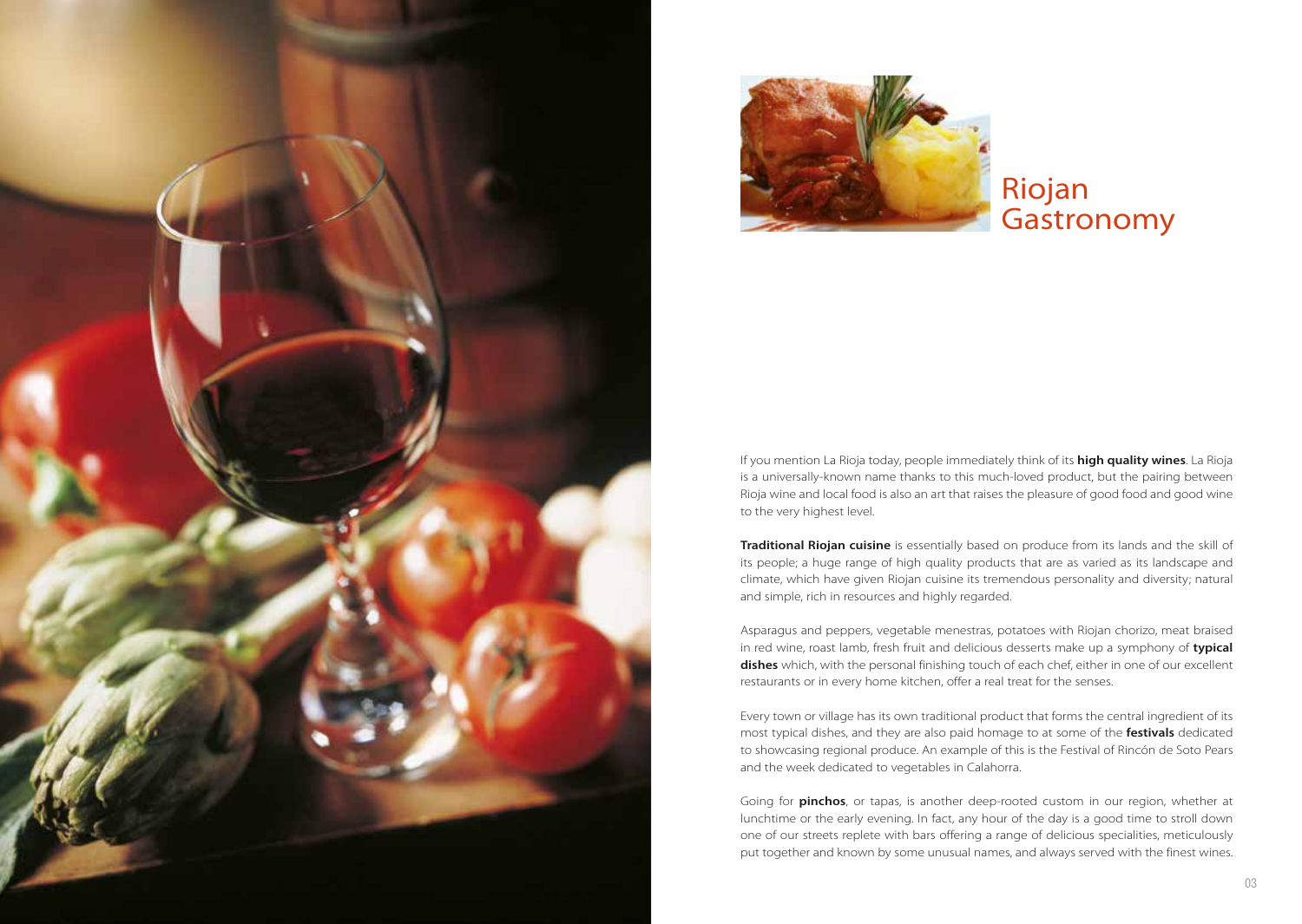# Riojan cuisine

*Calle Laurel. Logroño.*



*Riojan products.*



*Lamb with artichokes.*

**La Rioja is a paradise for people who enjoy good food and wine.** Most of the people who visit us for the first time are attracted by the well-justified fame of the extraordinary wines reposing in our bodegas, and it's easy to understand this interest. But once they are here, they are perhaps even more impressed —because of the surprise factor— by the quality and variety of our cuisine; simple, yet based on a wide variety of resources, and so unique that it is capable of seducing the most discerning of palates. Our superlative produce, combined with the skill of our finest chefs, turn all our visitors into ambassadors for the excellence of Riojan cuisine.

The differences between the mountains of La Rioja and the lowlands bathed by the River Ebro, both of which boast distinctive natural produce that are as varied as the terrain and the climate, have over the years produced two different types of cuisine which today have become amalgamated as a result of emigration from the villages to the cities. This has made **our cuisine even more rich and varied** although each individual area still retains the typical characteristics that have embodied its cooking down the years.

*Nugget of foie with a reduction of Garnacha wine and raisins.*

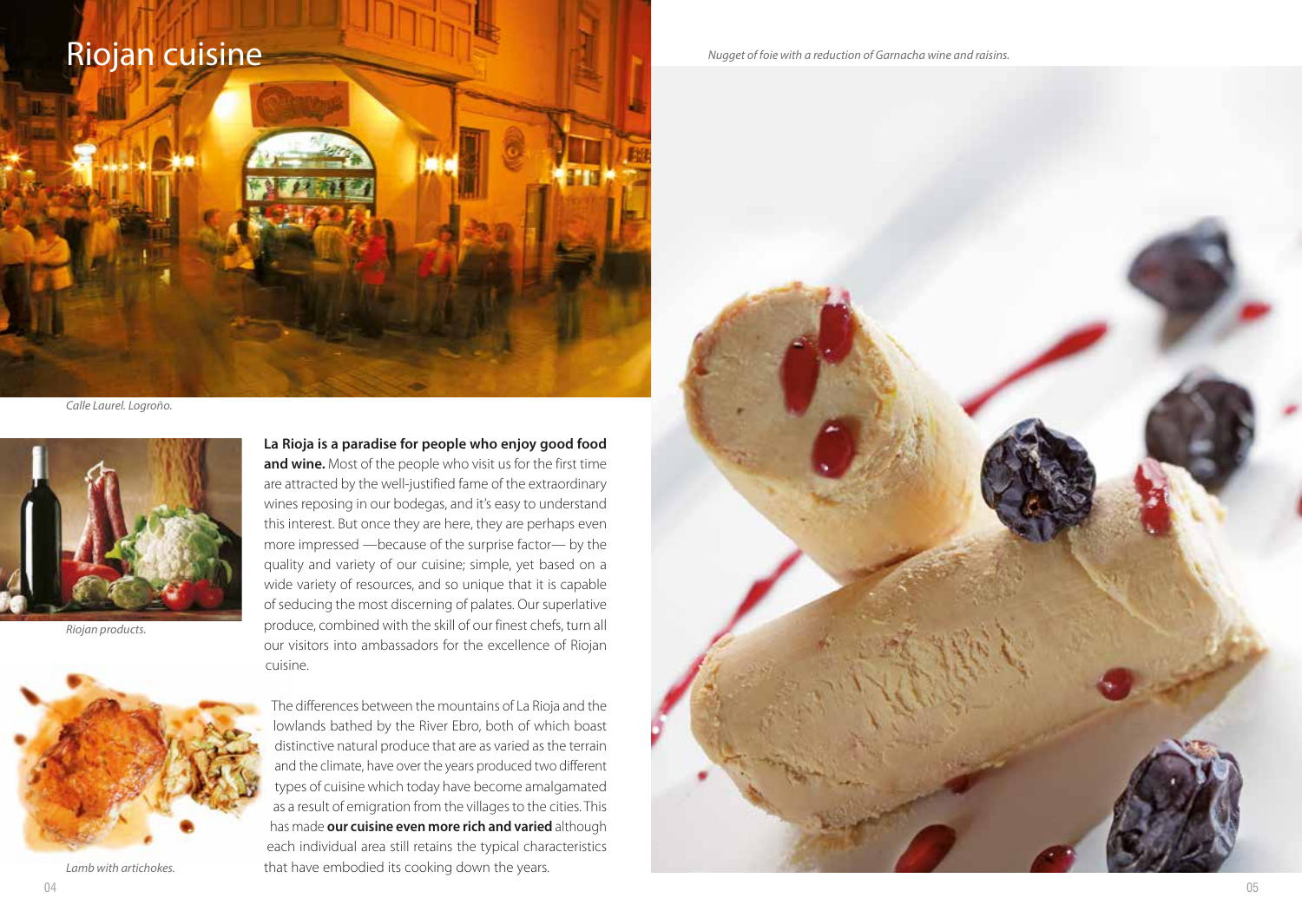

**Traditional Riojan cuisine** is essentially based on the produce from its lands, though several **fish** dishes also appear on menus, given the special Riojan touch. An example of this is salt cod, tuna and sea bream, to which peppers and tomatoes are added in just the right proportions and then cooked and presented in the inimitable "Riojan style". These recipes are now widely known and loved, having extended from La Rioja to their inclusion in Spanish cookery books.

One of the most delicious and indispensable ingredients of our stews are **sausages**. These are generally used to create the mouth-watering and celebrated stews and casseroles of our own regional recipes, combined with potatoes, snails, Riojan-style cod. **Share contains the artic of the start of the contract of transic contracts** they are also a delight just to eat **As La Rioja is <b>a land of transit**, close to other regions with Grilled fillet of beef wit as they are, sliced and served with good bread and a good bottle of Rioja wine. This is the usual welcome spread put out for visitors in every Riojan home.

If you're not already aware of people's personal preferences, it's worth pointing out to visitors that Riojan chorizo comes in two strengths —spicy or non-spicy.

And on the subject of sausages, we should not forget to mention our **morcillas** (black pudding), particularly the authentic Riojan one which is characterised by its sweet flavour, an unusual property in this kind of sausage that can be surprising to people unfamiliar with it. There is also a black pudding called delgadilla, which is mainly eaten in and around Haro, the unusual factor this case being that lamb is used for the sausage casing, and this is why they are so thin.

As La Rioja is **a land of transit,** close to other regions with which it is constantly in contact, it has inevitably felt the influence of these other regional cuisines. This is most obvious in the preparation of **fish dishes** in La Rioja Alta, where you can also see a Castilian influence in their meat roasts. Similarly,





*Meat-filled peppers with wild mushroom sauce. Roast lamb with potato slices.*

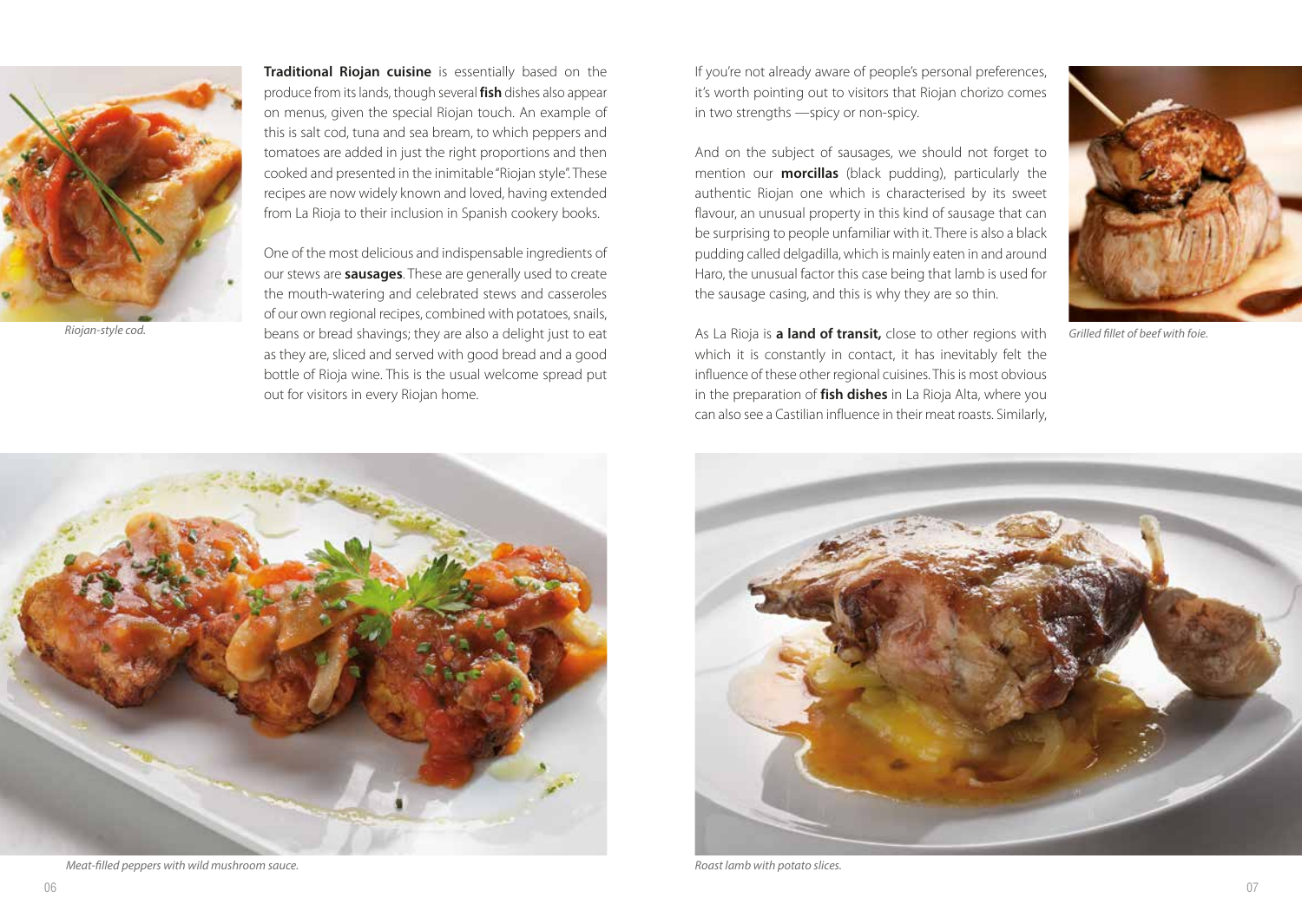

*Bodega snacks: cheese, anchovies, olives, green peppers and tomato with olive oil.*



*Artichokes with clams.*

in La Rioja Baja, you can see the strong influence of the cuisine of the Navarran Ribera region in the **vegetable dishes**. The mountain areas, with their harsh winters, use **pork** as the main ingredient to provide their stews with the energy component. And there are still shepherds' recipes with influences from very far afield as a result of the transhumance of their flocks.

**Agricultural production** in La Rioja is both rich and varied. The extensive plains in Rioja Alta produce excellent potatoes. Meanwhile, in La Rioja Baja they grow delicious, high quality asparagus, peppers and tomatoes. Fruit is another abundant Riojan crop, particularly in the Iregua Valley, the Cidacos Valley and especially in the huge orchards of La Rioja Baja where they produce peaches and Rincón de Soto pears. Another important product is pickles, especially gherkins, which are exported to Central Europe. And one of the region's most important activities is mushroom-growing, which is prevalent throughout the region.





*Potatoes with chorizo.*

# Potatoes

If there is one dish that is famous as being typically Riojan, that is **potatoes with chorizo**, a dish that our visitors always look for on our menus as being representative of the region, and one which has as many variations as there are chefs. Potatoes are also the main ingredient of **ranchos** and **calderetas**, a rustic stew made in an iron pot which, apart from chunks of potato, can also include whatever ingredients come to hand, though



*Ingredients for 6 people:2 kg potatoes, 1 teaspoon paprika, 400 g Riojan chorizo, 1 green pepper, 1 dried pepper, 1 bay leaf, La Rioja olive oil, 1 onion, water, salt. Optional: green chilli peppers, garlic.*

*Finely chop the onion and fry in the oil in a saucepan. When transparent, add the peeled, diced potatoes and sauté gently, turning over several times.*

*Then add the paprika, bay leaf, green pepper and dried pepper and cover with water.*

*Bring to the boil and after 10 minutes add the Riojan chorizo cut into equalsized rounds. Cook gently for another 20 minutes, season to taste and then leave to rest so the potatoes can release their starch to bind the dish.*

*Serve with green chillies baked with a little garlic and oil.*

*Tip: when cutting the potatoes, it is important to break them up roughly so more starch can be released to bind the stew. However, if it does not bind fully, mash a few of the potatoes and stir into the stew.*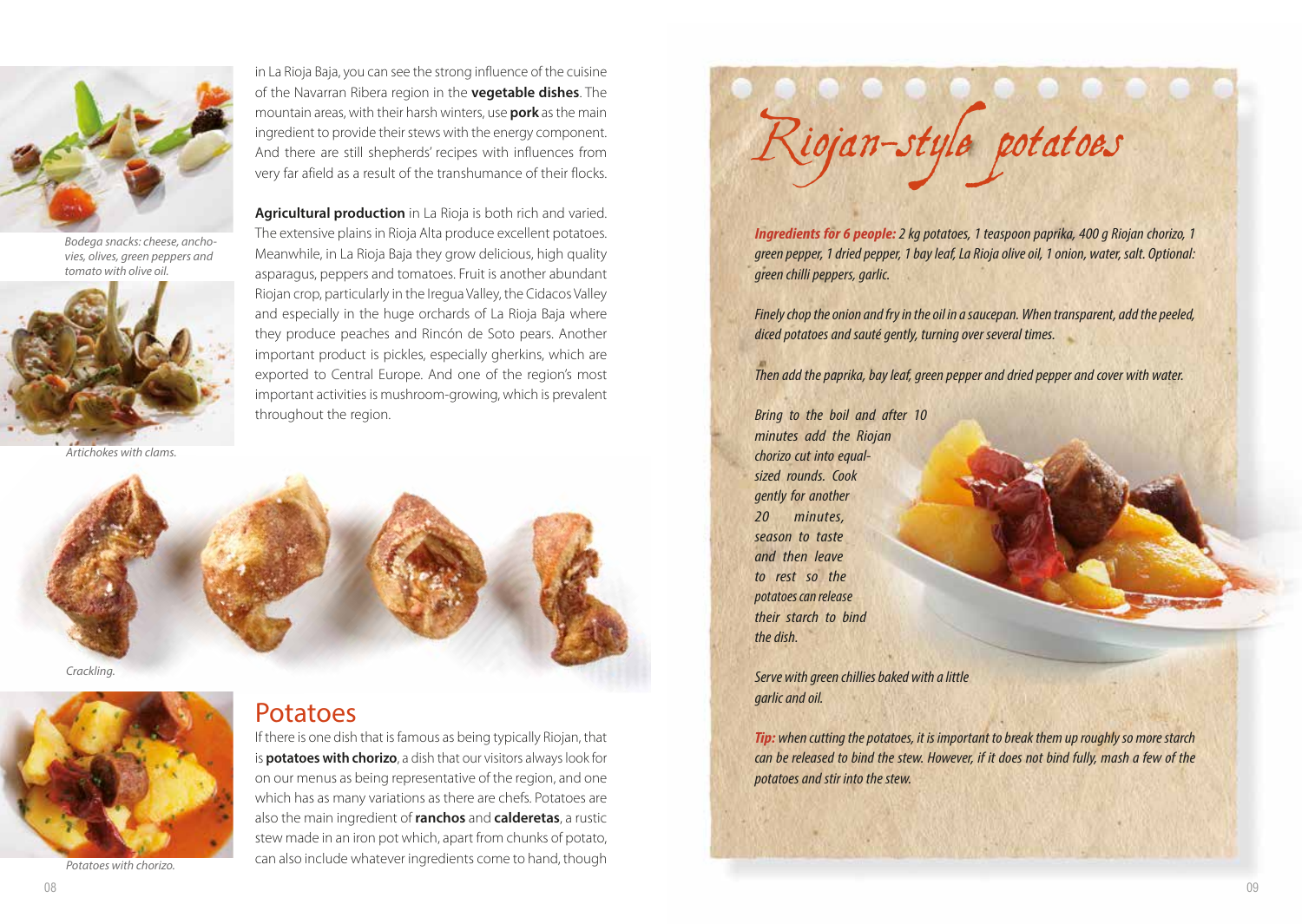### **'New' cuisine**

In the last few years, the concept of gastronomy has evolved and become reinvented, something that has also reached Riojan kitchens, whereby some of the region's restaurateurs, while continuing to respect our local roots, have embraced this fresh interpretation of traditional dishes, as you can see below with this cream of Riojan potatoes.

lamb is most commonly used to create this one-pot dish. This stew, which is generally used to serve big groups of people, is a feature of local festivals, fiestas and excursions and is even the subject of public **food competitions**.



*Caparrón beans with pancetta, chorizo and deconstructed black pudding.*

## Pulses

Another key ingredient of Riojan cuisine is **pochas** or white beans podded when they are still fresh, delicious for their smooth, buttery texture as they melt in the mouth, and with an incomparable flavour. They form an essential part of every restaurant menu from September onwards. Although delicious served simply with garlic and tomato, they are even further enhanced when cooked with a piece of lamb skirt or tail. A stew of **caparrón** beans is the winter dish par excellence thanks to its high energy content. The name caparrón, which is not generally used in the rest of Spain, refers to a shorter type of red kidney bean, and the ones grown in the Anguiano region are particularly highly regarded. They are generally slow-cooked with pig's ear, trotters, ribs, tail and chorizo.



*Ingredients: For 8 people: 1.2 kg podded pocha beans, 600 g shoulder of free-range lamb, 300 g fresh pancetta, 1 teaspoon spicy paprika, 2 green peppers, 200 g Riojan chorizo, 4 garlic cloves, 1 bay leaf, olive oil, 2 litres water, salt. Optional: hot chillies, 1 onion.*

*In a pan with the 2 litres of water, cook the lamb shoulder, pancetta, onion, garlic, green peppers and bay leaf for 1 hour. Skim all the foam off the top to leave a clear stock, then add the beans and the Riojan chorizo. Simmer gently for around 40 minutes, checking to ensure the beans do not start breaking up.*

*Gently fry the garlic, paprika and oil together, making sure the paprika doesn't darken in colour, and then pour over the beans.*

*After checking for seasoning, leave the stew to rest for a while so the starch can be released to thicken the sauce.*

#### *Serve the pancetta, lamb shoulder and*

*Riojan chorizo in slices, accompanied by baked green chillies and drizzled with finelychopped garlic fried in olive oil.*

*Tip: Once the fresh pocha season has passed (September-October), they are dried and then simply called white haricot beans. These need to be soaked overnight before cooking.*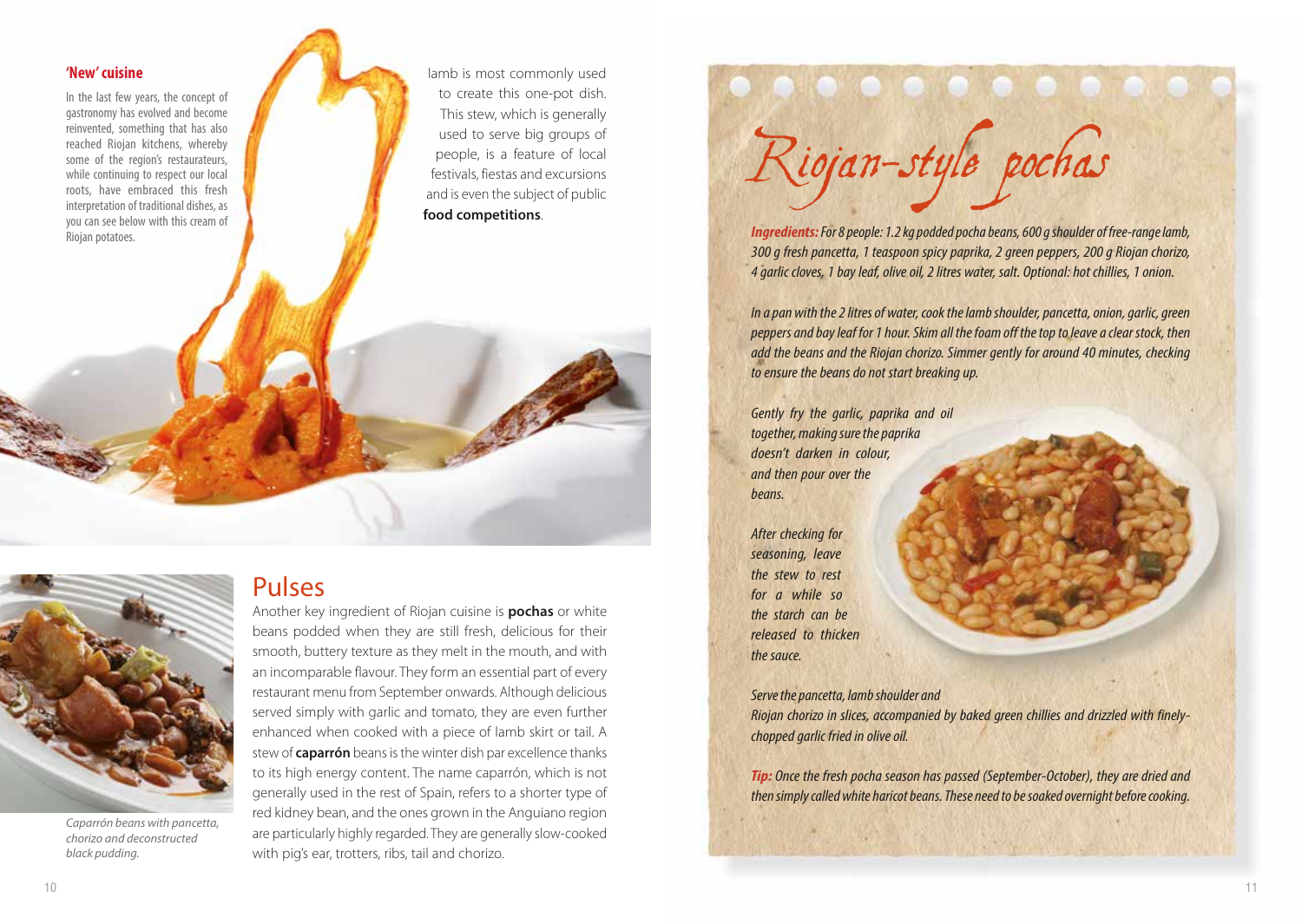

*Baby vegetable tempura.*

### **Vegetables**

The vegetables from the **market gardens along the banks of the Ebro** are used to create tasty menestras, providing a wealth of delicious flavours and textures depending on whatever is in season, one of the key ingredients for a successful dish being **artichokes**. Artichokes are also eaten on their own, deep-fried in breadcrumbs, and it's very common to see them on bar counters to be eaten as a snack.

Two specialities of La Rioja that are given particularly creative treatment are borage and cardoon. The former is virtually unknown outside the Ebro Valley in Navarre, Aragon and La Rioja. **Borage** is cooked and drained and then served as a starter with potatoes drizzled with oil in which garlic has been slow-fried, or simply with extra-virgin olive oil. Another very Riojan dish is winter cardoon which is an essential feature of the Christmas Eve dinner. After cooking, the sliced stalks are generally served with a sauce containing very finely ground almonds.



*Products from Riojan market gardens.*

recessions

*Ingredients for 8 people: 250 g Swiss chard (stalk only), 200 g baby broad beans, 12 small artichokes, 200 g green beans, 200 g peas, 250 g cardoon, chicken stock, 1 medium onion, 100 g Serrano ham, 6 asparagus, La Rioja olive oil, salt. For coating the vegetables: flour and eggs.*

*The vegetables should all be cooked separately: the cardoon, Swiss chard and asparagus cut into lengths of about 4 cm; the artichokes cut in half. When cooked, drain well and set aside.*

*Finely chop the onion and fry in a little oil; when cooked through but not yet browned, add the diced ham and sauté gently.*

*Then add the peas, green beans and broad beans; cook for a couple of minutes then remove from the heat.*

Coat the other *vegetables in the flour and egg and fry in olive oil. Then add to the casserole and add the chicken stock. Cook over a gentle heat for another 5 minutes before serving.*

*Tip: Never leave vegetables sitting in water for a long time before cooking them. If the dish is prepared a few hours before serving, the end result is more flavoursome.*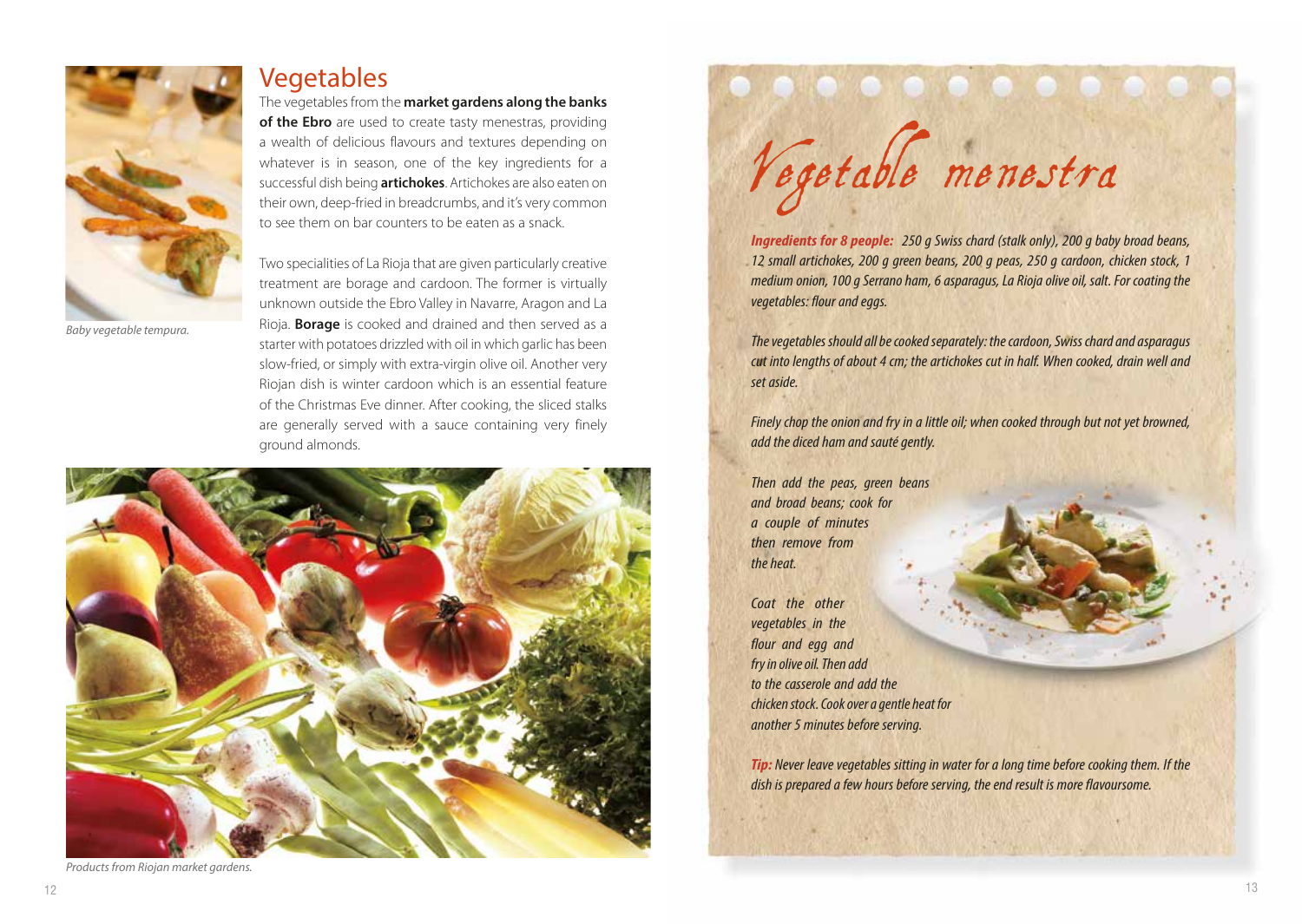

*Asparagus from La Rioja Baja.*



*Wood-braised Najerano peppers with wild mushrooms and lamb's sweetbreads.*



*Beef cheeks in red wine with vegetables.*

The delicate **asparagus**, particularly delicious when freshly harvested, are perfect when freshly cooked and brought to the table still hot. Those from the Cidacos basin are particularly highly rated. Apart from making a delicious salad ingredient, lightly glazed with a few drops of good olive oil and vinegar, they are also hugely popular served alone with mayonnaise or vinaigrette.

Our magnificent **tomatoes** and **peppers** deserve a separate paragraph. Tomatoes are an essential ingredient of the traditional Riojan sauce, known as *tomatada*, which is served with meat, crab, some fish (especially tuna) and eggs. Peppers are even more important, being one of the flagships of our gastronomy, and are used to enhance a huge number of dishes. There are various different classes, the most well-known being **Najerano peppers**, green peppers, dried peppers and Piquillo peppers. And we shouldn't forget to mention our chillies, some of which are known as **"alegrías riojanas"**  (Riojan jollies) due to the jolly sensation their sharpness creates in the mouth!

### Meat

Meat is treated with absolute mastery in Riojan cuisine, whether this is pork, lamb, kid or beef. Much of its **pork**  production is transformed into the region's famed chorizos, salamis and Serrano hams under the Rioja label. **Lamb and kid** are usually used to enhance big group feasts after being roasted with no other addition than a good soaking in water for a couple of hours prior to cooking. Our **lamb cutlets** grilled over vine canes delight visitors and locals alike as the most typical and popular dish served at bodegas.

Our fabulous **beef**, raised on the slopes of the Cameros mountains (under the quality marks of Ternoja, 7 Valles and Las Llanas), is the source of a wide range of dishes, and often braised with our most distinguished ingredient: red wine. And the ubiquitous chicken is used to make a delicious dish when casseroled with *fritada* (sautéed diced onion, tomatoes and peppers).

Lamb cutlets grilled over vine canes

*Ingredients: Lamb cutlets, salt and vine canes. You also need a barbecue or brazier.*

*The vine canes are gathered after pruning. First, burn the dried canes and sear the brazier, then clean it with newspaper. When the canes have turned to embers, spread them out and place the brazier with the cutlets on top. Grill on both sides until done, add salt to taste and... they're ready to eat!!!*

### *This is probably the most typical dish in La Rioja.*

*Don't miss the chance to try them at a bodega along with a good Rioja wine, or at the local patron saint's day festivals held in any of our towns and villages.*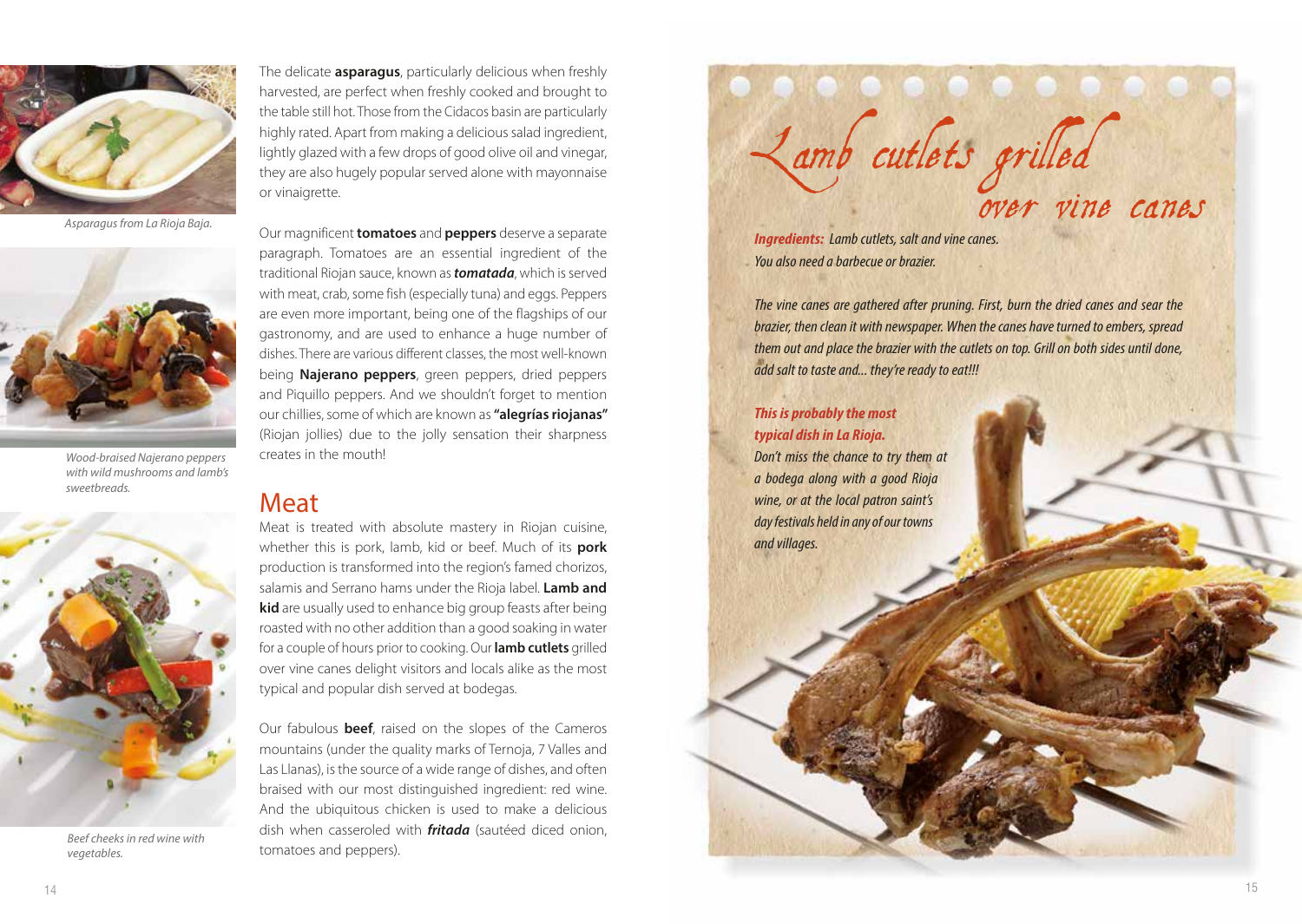

*Pig's trotters.*

There is also a big range of popular local dishes, mainly served in inns and taverns, based on **offal**. The long list of dishes includes succulent stews made from tripe, chops, lamb's trotters, sweetbreads, chitterling balls (embuchados) and fingers (gordillas), roast lamb's heads, mixed offal, beef tongue in red wine, braised liver and onions, pig's trotters and pig's ears, which, like lamb's ears, are fried in breadcrumbs and served as a bar snack, kidneys and lamb's blood with fritada, slightly spicy and served with eggs.

## Fish



*Cod over ratatouille and Rioja pepper sauce.*

Most of the rivers that flow down from the mountains and into the Ebro are **trout** rivers, especially the Najerilla and the Iregua. They are a source of high quality trout which, though simply cooked in Riojan cuisine, provide a delicious result. They are either fried with cured ham or soused. Other products from our rivers include what we call *peces* (literally, fish) but are actually a variety of cyprinids, which in some bars are fried and displayed on the counters as the stars of a special day in Logroño on 11 June, **St. Barnaby's Day**, a historic date that commemorates the city's liberation in 1521. On that day, the **Cofradía del Pez** (Guild of the Fish) offers all the inhabitants of Logroño a fried fish, a bread roll and a jug of wine.

> The **tuna** that come from the nearby Cantabrian Sea are given the Riojan treatment by braising with tomato, as are **sea bream**, which are given a very regional stamp by serving with dried peppers. Above all, the happy pairing between **cod** and Riojan cuisine has resulted in an outstanding dish that is the worthy recipient of acclaim from all our visitors.

Riojan-style cod

*Ingredients: 12 salt cod fillets (bones removed) of around 70 g each, 2.5 kg ripe tomatoes, 4 medium onions, 6 dried peppers, 2 bay leaves, 1 head of garlic, La Rioja olive oil, flour, salt.*

*Soak the cod fillets in plenty of cold water for around 24 hours, changing the water at least 3-4 times. Wash the dried peppers well under running water and place in a pan with 250 ml water, a pinch of salt and a tablespoon of oil; cook over a low heat for about 5 minutes then drain well and set aside.*

*Chop the onions and peel and dice the tomatoes and put in a pan with 250 ml water, a bay leaf and a pinch of salt and cook over a low heat for 2 hours.*

*Blend the sauce and then press through a fine-meshed metal sieve. Heat some oil in a frying pan, add the garlic cloves and another bay leaf and fry until golden. Then remove the garlic and pass the oil through a strainer.* 

*When the cod fillets are soaked and dried, coat in flour and fry in the garlic-infused oil. Once fried, arrange the cod in a casserole dish and cover with the blanched dried peppers and tomato sauce, then cook over a low heat for a further 15 minutes before serving.*

*Tip: This dish is best when prepared one day in advance and served warm rather than hot.*

*Baked sea bass with borage shoots and black olive oil.*